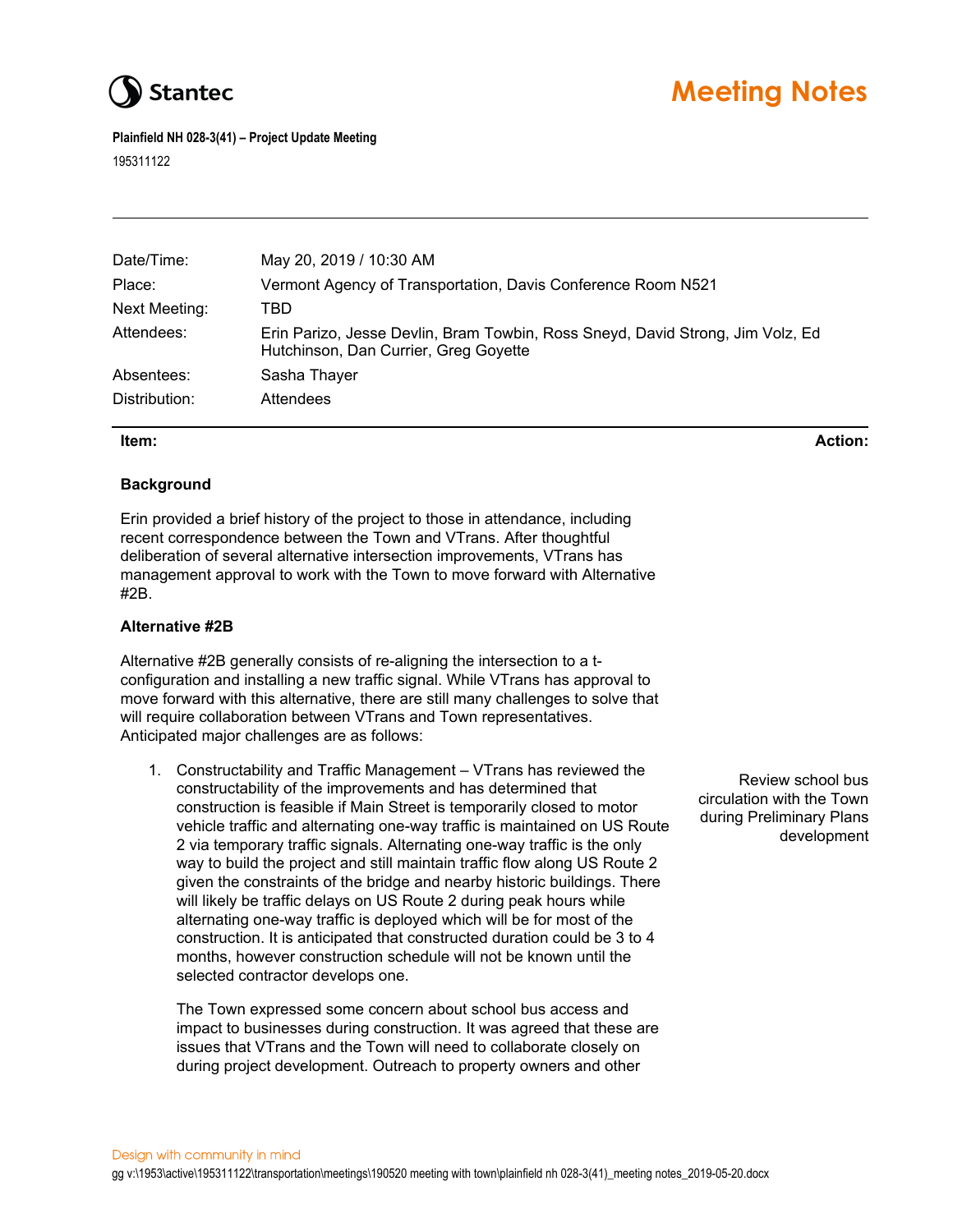May 20, 2019 Plainfield NH 028-3(41) – Project Update Meeting Page 2 of 5

project stakeholders will be critical, and the Town is willing to support this effort.

Nearby businesses have expressed concern about loss of business during construction. VTrans does not compensate for loss of business. The Town will begin thinking about ways to support nearby businesses during construction. There may be other grant programs available that could be explored.

- 2. Historic Building Impacts
	- a. Former Hotel Building
		- i. Exposing foundation of porch due to grade of Route 2 being lowered by 2 feet. The porch foundation will need to be rebuilt. A historic architectural consultant will be brought on-board to develop the design details in coordination with the VTrans Historic Preservation Officer.
		- ii. The existing parking lot access will be changed. The parking lot will no longer be able to be accessed from US Route 2 and will need access from Harvey Hill Road. This will impact the function of the parking lot, and some form of mitigation may be required if the Town has permitted parking for the site, or if the property owner requests this during the ROW negotiation.
	- b. Former Hardware Store Building
		- i. The Town attorney has been consulted to determine if the building has any formal parking tied to it. To date, a determination has not been made.
		- ii. VTrans Historic Preservation Officer has indicated that loss of the informal parking and delivery area in front of building will compromise economic viability of building. This loss of parking needs to be mitigated. Possible options were discussed with the Town and include:
			- 1. Expanding existing lot across the street from the Town Hall. The Friends of the Plainfield Town Hall Opera House, Inc. has purchased the property next door and plans to tear down the building and expand the parking lot this fall. A few spaces could be reserved for the building.

Stantec to reach out to architectural consultant to begin work on porch design options.

Dave Strong will review Town records to determine if there are any parking requirements for the site.

VTrans to schedule meeting with Town and Historic Preservation Officer to discuss possible mitigation.

**Item: Action:**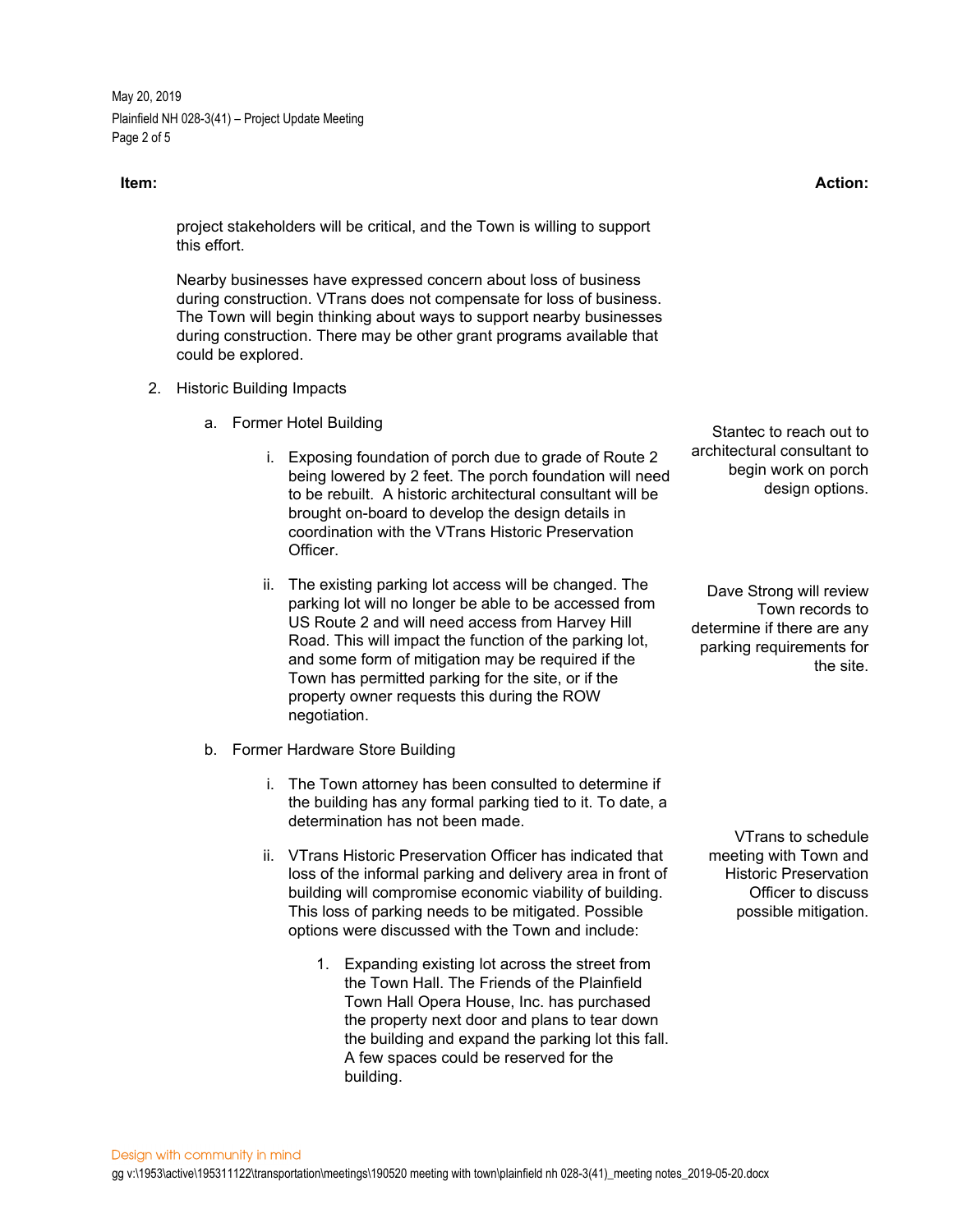May 20, 2019 Plainfield NH 028-3(41) – Project Update Meeting Page 3 of 5

- 2. A few spaces in the public parking area located on Mill Street could be reserved for the building.
- 3. VTrans could possibly purchase the building as part of the project and sell it back to the Town. This would need to be reviewed internally at VTrans and any proposed modifications would still need to be reviewed and approved by historic preservation.
- iii. The existing informal parking/delivery area creates a dangerous situation at the intersection and in front of the building, especially for emergency operations. The proposed design will mitigate this.
- c. Town Hall
	- i. Historic preservation has an easement over the property which allows them oversight on any changes or improvements to the property.
	- ii. The small stone wall will need to be removed during construction. The Town is okay with eliminating this wall. They are currently considering landscaping this area and removing the front section of the wall anyway. When the crosswalk is installed on Route 2 (under the Plainfield Bike/Ped project) and the parking area is expanded, accessible parking can be made available opposite the Town Hall Opera House. This will allow for the removal of the accessible space in front of the building, and the extension of the all on the east side down to the sidewalk.

### 3. Utilities

- a. Aerial
	- i. The existing aerial utilities will need to be relocated. Coordination with Green Mountain Power and other telecommunications companies that are one the poles will need to be completed. The State will assume responsibility for utility company coordination.

VTrans to begin utility coordination.

### **Item: Action:**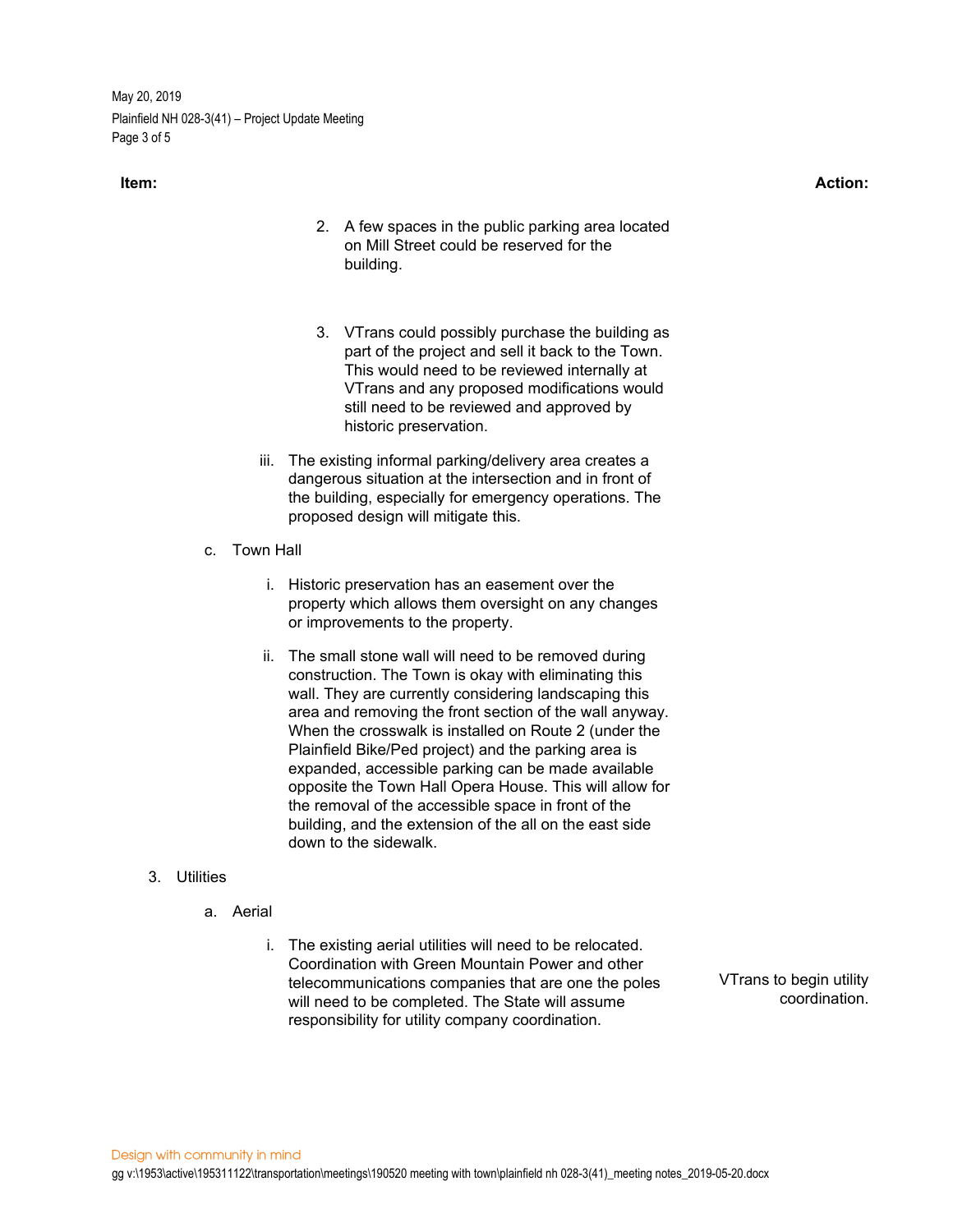May 20, 2019 Plainfield NH 028-3(41) – Project Update Meeting Page 4 of 5

- ii. Existing or future Town property should be explored for new poles, guy wires, and push braces to minimize the need for easements from private property owners.
- b. Water/Sewer
	- i. Existing water and sewer lines may need to be replaced within the project limits due to conflicts with the proposed design or possible impacts during construction. The Town will need to pay for the design and construction of any relocation of their infrastructure. VTrans will define the impacts for the Town so that they can begin planning and design of necessary relocations.
	- ii. While the design and construction would be paid for by the Town, the relocations can be built into the construction contract for the intersection improvements to help reduce costs.

#### **Schedule**

Ideally, this project would be constructed with the planned US Route 2 paving project in 2022/23, however right-of-way, utilities, and historic preservation challenges may prevent this from happening. Collaboration with the Town moving forward will be critical in delivering this project as soon as possible.

Town contacts moving forward will be Sasha and Bram and they can share information and involve others as needed.

#### **Next Steps**

- 1. VTrans to discuss possible historic impact mitigation with VTrans Historic Preservation Office and determine next steps.
- 2. VTrans to schedule one-on-one meetings with impacted property owners to discuss impacts, hear their concerns, and discuss possible mitigation. This meeting is to happen after meeting with Historic Preservation Officer.
- 3. VTrans and Town to work together and schedule Public Information Meeting. The goal of the meeting will be to present the proposed improvements to the community, hear the community's input, and request that the Selectboard endorse advancement of the proposed improvements. This meeting to happen after one-on-one property owner meetings.

Stantec to prepare plan showing impacts to existing water and sewer mains. Plan will be reviewed with Town so that next steps can be determined.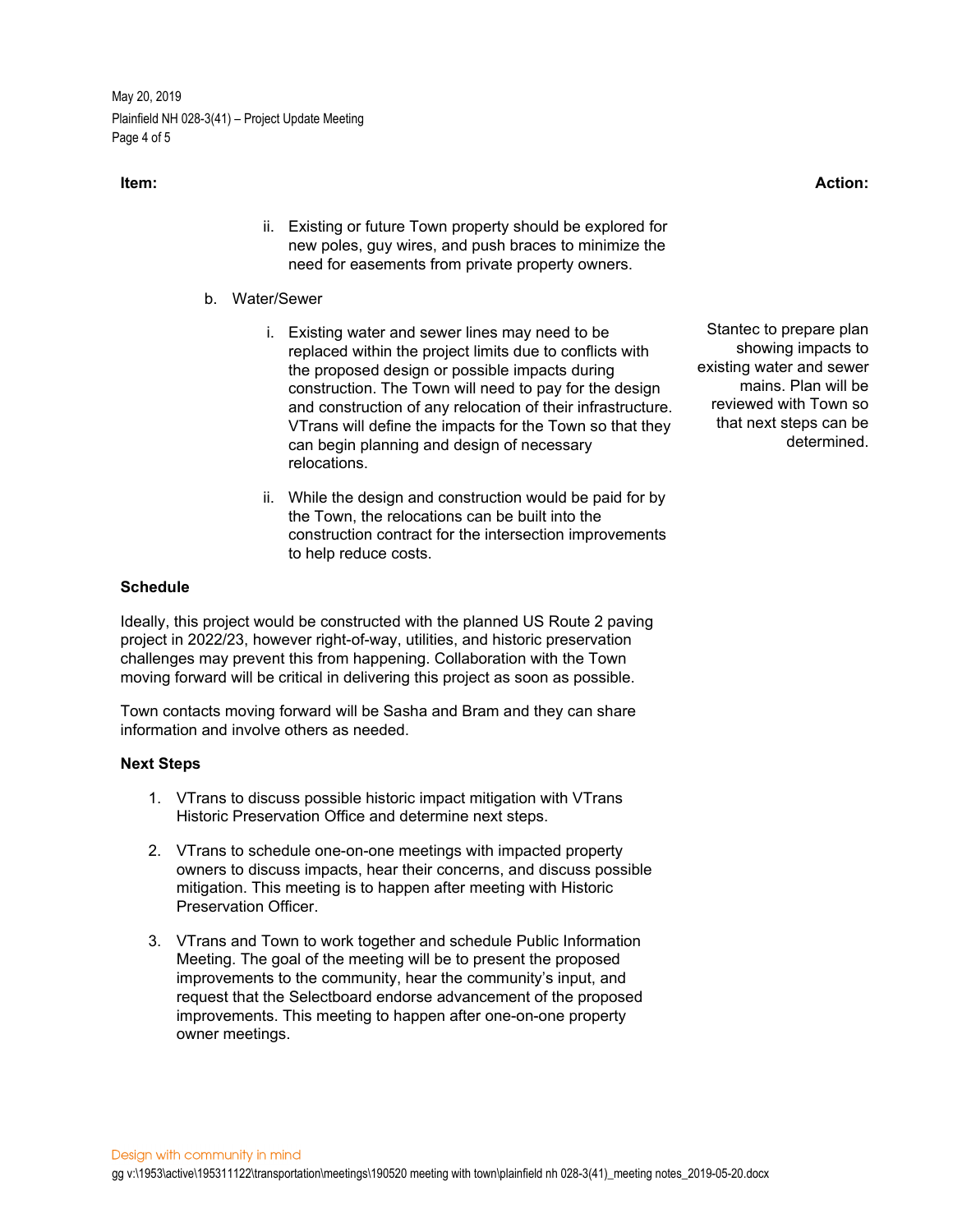May 20, 2019 Plainfield NH 028-3(41) – Project Update Meeting Page 5 of 5

**Item: Action:** 

The meeting adjourned at 11:30 AM

The foregoing is considered to be a true and accurate record of all items discussed. If any discrepancies or inconsistencies are noted, please contact the writer immediately.

**Stantec Consulting Services Inc.**

 $\n *M*  $\rightarrow$  *M*  $\rightarrow$  *M*$ 

**Gregory G. Goyette, P.E.** Senior Associate

Phone: 802 497 6403 Fax: 802-864-0165 greg.goyette@stantec.com

Attachment: Alternative #2B Concept Plan